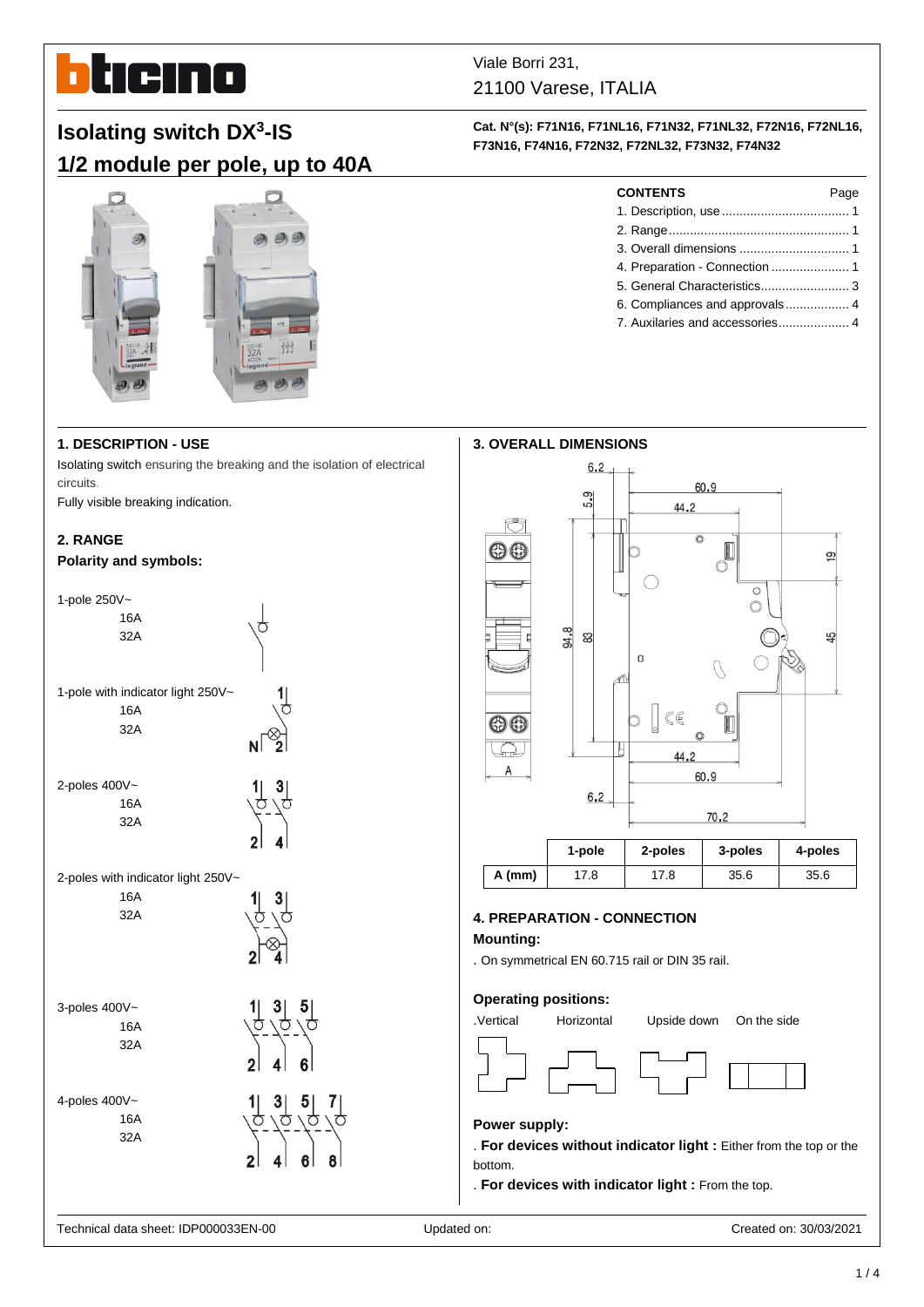# **Isolating switch DX<sup>3</sup> -IS 1/2 module per pole, up to 40A**

# **4. PREPARATION - CONNECTION** *(continued)*

### **Module maintenance:**

. Isolating switches may be replaced in the middle of a row supplied with busbars without disconnecting the other products.

This method is available for the 1-pole, 2-poles, 3-poles, 4-poles.

# **Connection:**

- . Terminals protected against direct contact IP20, wired device.
- . Cage terminals, with release and captive screws.
- . Terminals fitted with shutters preventing a cable being placed under the terminal, with the terminal partly open or closed.
- . Alignment and spacing of the terminals permitting connection with the other products in the range via prong supply busbars.
- . Terminal depth: 14 mm.
- . Screw head: mixed, slotted and Pozidriv no. 2.
- . Tightening torques:
	- Min: 1.2 Nm
	- Recommended : 1.6 to 2 Nm
	- Max: 2.8 Nm

# **Conductor type:**

. Copper cable or supply busbar.

. Cable cross-section:

|                          | <b>Without ferrule</b>                                                           | <b>With ferrule</b>                   |
|--------------------------|----------------------------------------------------------------------------------|---------------------------------------|
| Rigid<br>cable           | 1 conductor 1.5 to 16 mm <sup>2</sup><br>2 conductors 1.5 to 6 mm <sup>2</sup>   |                                       |
| <b>Flexible</b><br>cable | 1 conductor 1.5 to 10 mm <sup>2</sup><br>2 conductors $1.5$ to 4 mm <sup>2</sup> | 1 conductor 1.5 to 10 mm <sup>2</sup> |

# **Recommended tools:**

. For the terminals:

- Screwdriver with 5.5 mm blade.
- Pozidriv no. 2 screwdriver.
- . For attaching or removing the DIN rail:
	- Screwdriver with 5.5 mm blade.
	- Pozidriv no. 2 screwdriver.

# **Manual actuation of the Isolating switch:**

- . Ergonomic 2-position handle:
- . "O-OFF": Device open.
- . "I-ON": Device closed.

# **Contact status display:**

- . By marking of the handle:
- "O-OFF" in white on a green background = contacts open.
- "I-ON" in white on a red background = contacts closed.

# **Cat. N°(s): F71N16, F71NL16, F71N32, F71NL32, F72N16, F72NL16, F73N16, F74N16, F72N32, F72NL32, F73N32, F74N32**

# **4. PREPARATION - CONNECTION** *(continued)* **Locking:**

. Padlocks possible in the open and closed positions with padlock support (Cat. No. F80BL) and Ø5 mm padlock or Ø6 mm padlock

# **Sealing:**

. Possible in the open or closed positions.

# **Labelling:**

. Circuit identification by way of a label inserted in the label holder situated on the front of the product.







hticino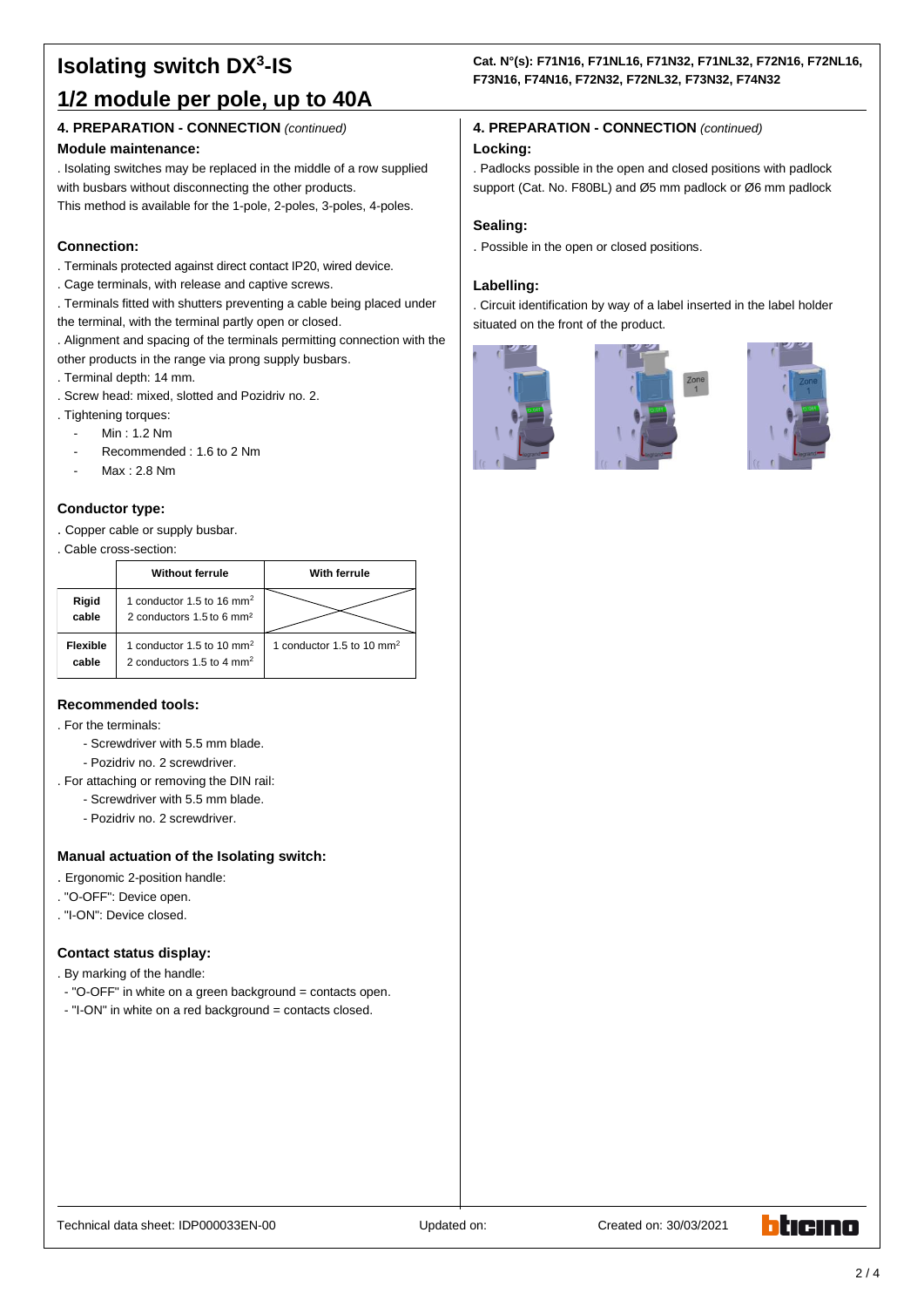# **Isolating switch DX<sup>3</sup> -IS 1/2 module per pole, up to 40A**

# **5. GENERAL CHARACTERISTICS**

#### **Marking on the front side:**

**.** By permanent ink pad printing.

\*Rated current with X : Devices tested on fluorescent lamp.

### **Marking on the upper panel:**

. By permanent ink pad printing.

#### **Rated operational voltage:**

1-pole with or without indicator light and 2 poles with indicator light: . Ue = 250 V  $\sim$ 2-poles without indicator light, 3-poles and 4-poles : . Ue =  $400 V -$ 

**Rated frequency:** . 50/60 Hz with standard tolerances.

#### **Short circuit withstand:**

. Rated conditional short-circuit current in combination: see coordination table on page 4.

Following IEC/EN 60947-3 :  $I_{\text{CW}} = 750 \text{ A}$  $lcm = 1500 A$ Following IEC/EN 60669-2-4 :

. Inc =4500 A with fuse of same rated current.

#### **Insulation voltage:**

. Ui = 500 V

#### **Rated impulse withstand voltage:**

. Uimp =  $6$  kV

#### **Direct current utilization :**

. 48V (110V with 2 poles serial cabling).

# **Utilization category:**

. AC22 : Mixed load.

. A : Frequent operations.

. AC23 : Inductive load. Complies with IEC/EN 60947-3. Characteristic not marked on product

#### **Degree of pollution:**

. 3 in accordance with standard IEC 60664-1.

#### **Power dissipated per pole :**

| <b>Without indicator light</b> |       | With indicator light |
|--------------------------------|-------|----------------------|
| 16 A                           | 32A   | 32A                  |
| 0.23W                          | 0.92W | 0.32W                |

# **Cat. N°(s): F71N16, F71NL16, F71N32, F71NL32, F72N16, F72NL16, F73N16, F74N16, F72N32, F72NL32, F73N32, F74N32**

# **5. GENERAL CHARACTERISTICS** *(continued)*

#### **Indicator light (if equiped):**

Technology : fluorescent lamp. Shelf life: 50 000 Hours. Color: Orange.



### **Degree or class of protection:**

. Terminals protected against direct contact, Class of protection against solid objects and liquids (wired device): IP20 in accordance with standards IEC 529 – EN 60529 and NF 20-010.

. Class II in relation to metallic conductive parts

. Class of protection against mechanical impacts IK04 in accordance with standard EN 62262.

#### **Plastic materials:**

. Polyamide, PBT and PC

#### **Enclosure heat and fire resistance:**

. Resistance to glow wire tests at 960°C, in accordance with standard IEC 60695-2-10 & 60695-2-11.

. Classification V2, in accordance with standard UL94.

#### **Higher heating potential:**

. The heat potential is assessed at:

| 1-pole and | 3-poles and |
|------------|-------------|
| 2-poles    | 4-poles     |
| 1.29 MJ    | 2.56 MJ     |

# **Closing and opening effort via the handle:**

| <b>Handle force</b> | 1-pole | 2-poles | 3-poles | 4-poles |
|---------------------|--------|---------|---------|---------|
| To switch Off       | 4Ν     | 7Ν      | 10N     | 14N     |
| To switch On        | 10N    | 18N     | 29N     | 35N     |

#### **Mechanical endurance:**

. Compliant with standard IEC/EN 60947-3 & IEC/EN 60669-2-4

. 300 000 operations with no load.

#### **Electrical endurance:**

- . Compliant with standard IEC/EN 60947-3 & IEC/EN 60669-2-4
- . 30 000 operations with load AC22A.
- . 1 500 operations with load AC23A.

#### **Vibrations and tremors resistance :**

- . Compliant with appendix Q category F
- of standard IEC/EN 60947-1.

#### **Ambient temperatures:**

- . Operation: from 25  $^{\circ}$ C to + 70  $^{\circ}$ C.
- . Storage: from 40 °C to + 70 °C.